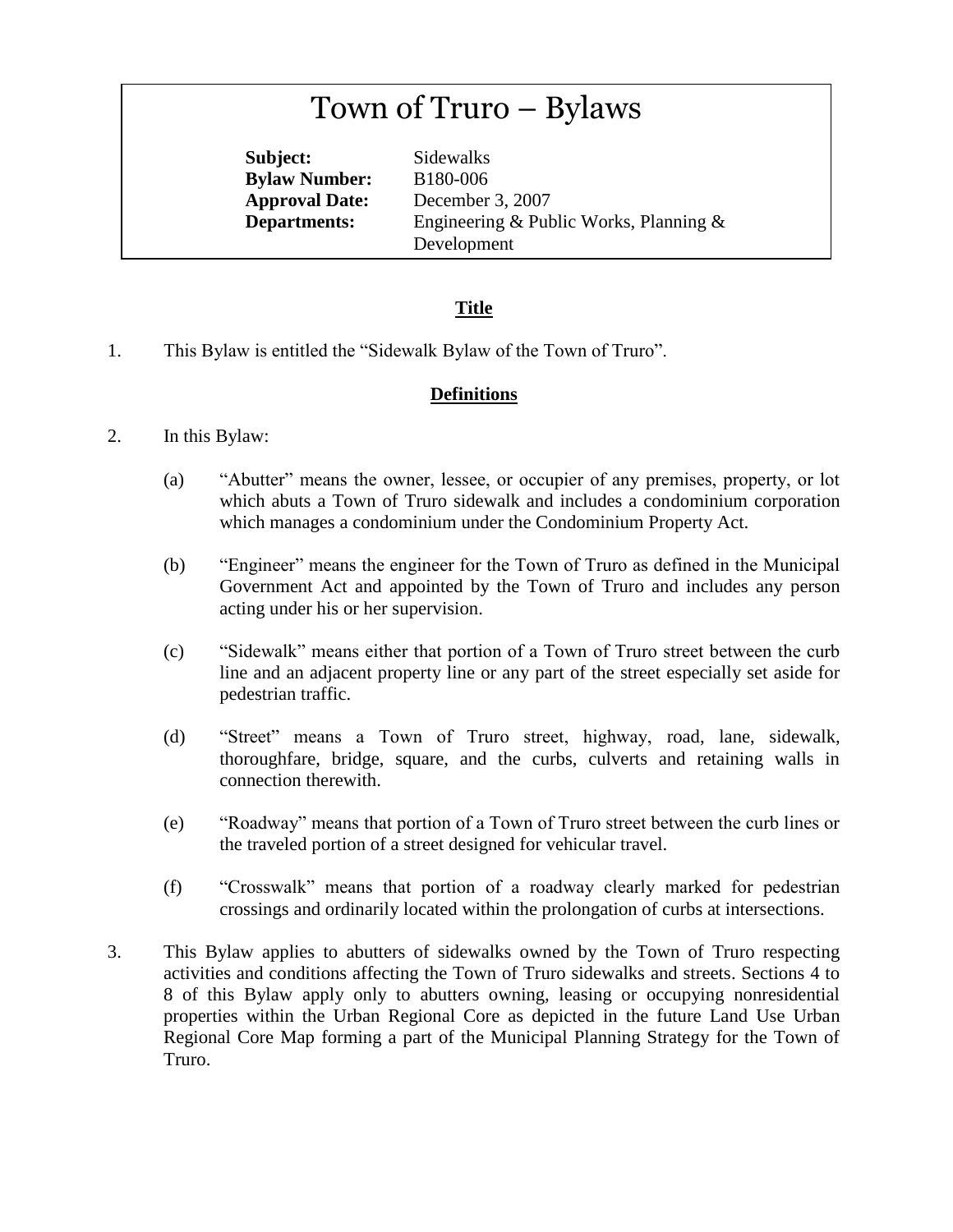#### **Removal of Ice and Snow from Sidewalks**

- 4. An abutter shall remove all snow and ice:
	- (a) From any sidewalk which abuts any side of their property or lot;
	- (b) From any pathway leading from a sidewalk abutting their property to the roadway;
	- (c) Between any sidewalk abutting their property and a crosswalk.
- 5. The snow and ice removal required by Section 4 of this Bylaw shall be such as to leave an area entirely cleared of snow and ice consisting of the entire length of the sidewalk, pathway or area between a sidewalk and a crosswalk and of a width equal to the lesser of:
	- (a) One metre; or
	- (b) The full width of the sidewalk.
- 6. The abutter shall not permit snow or ice to block the sidewalk.
- 7. The snow and ice removal required by Section 4 shall be completed:
	- (a) Within 4 hours after snow stops falling if the snowfall ceases during daylight and at least 4 hours before sunset; or
	- (b) When a snowfall ceases at any other time, within 4 hours after sunrise the day following the snowfall.
- 8. When walking conditions are slippery due to snow or ice, an abutter shall apply sufficient sand, salt, or other material to provide good traction for pedestrian traffic:
	- (a) On any sidewalk which abuts any side of their property;
	- (b) On any pathway leading from the sidewalk abutting their property to the roadway; and
	- (c) Between any sidewalks abutting their property and a crosswalk.

The abutter's obligation under this section applies irrespective of whether the Town of Truro has plowed, sanded or salted the sidewalks, pathways or areas between the sidewalk and a crosswalk at any time or times in the past.

9. An abutter shall forthwith remove any snow, icicles or ice on any structure or roof which overhangs or abuts a sidewalk and which snow, icicles or ice might reasonably be expected to fall or slide onto a sidewalk.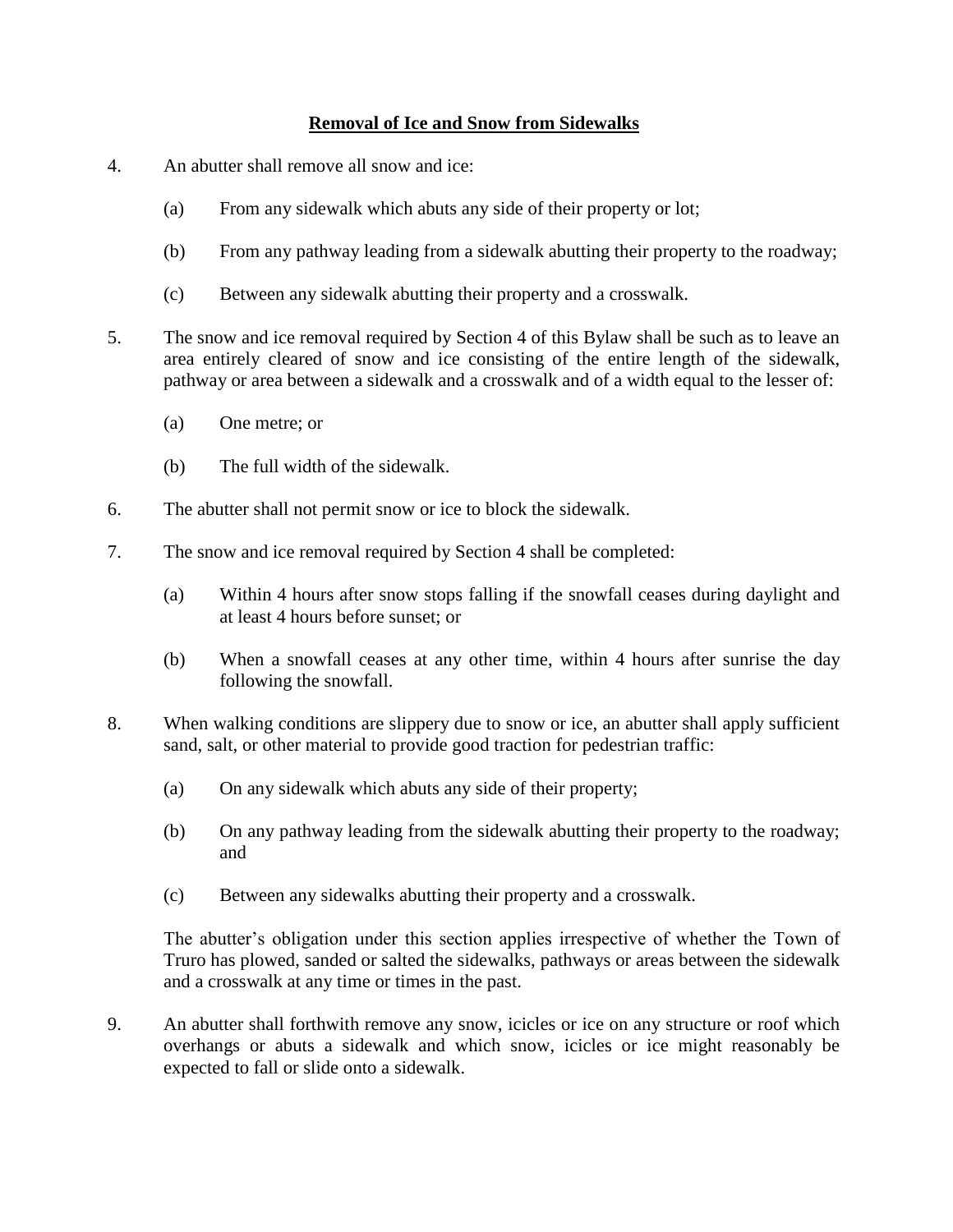- 10. When an abutter fails to remove snow, ice or icicles from sidewalks or structures as required by this Bylaw, the Engineer may give to the abutter an order to remove the snow and ice either within 24 hours or forthwith upon service of such notice. The amount of time allowed for the removal of the snow, ice or icicles is within the sole discretion of the Engineer.
- 11. If the remedial work ordered pursuant to Section 10 of the Bylaw is not made within the time provided for by the order, the Engineer may make or cause to be made such snow, ice or icicle removals.
- 12. The Town of Truro may recover the expense incurred in making snow or ice removals pursuant to Section 11, together with costs and prejudgment interest by action in any court of competent jurisdiction and may charge and collect same as a first lien on the abutters property.
- 13. Nothing in this Bylaw creates a duty upon the Town of Truro to inspect or become aware of hazardous conditions created by snow or ice on, near or overhanging sidewalks. Having regard to the resources and fiscal priorities of the Town of Truro:
	- (a) The Town of Truro need only carry out inspections upon receiving a complaint about such conditions in respect of a specific location; and
	- (b) Such complaints shall be deemed to be remedied upon the removal or remediation of the hazardous condition that existed at the time of the making of the complaint.

#### **Vegetation in Street Right-of-Way**

- 14. Abutters shall maintain any grass between the curb and a sidewalk abutting their property and between the curb and their abutting property (except in areas designated by Council resolution as exempt from this requirement) by:
	- (a) Clipping, cutting or mowing the grass to a height no greater than 8 cm;
	- (b) Raking and renewing grass as necessary in order to maintain a neat and tidy appearance; and
	- (c) Collecting and removing litter or waste.

#### **Encroaching Vegetation**

- 15. Abutters shall trim the branches of trees, hedges, bushes or other shrubbery which encroaches from the abutting property over a street so as to prevent such tree, hedge, bush or other shrubbery:
	- (a) From interfering with pedestrian traffic on a sidewalk;